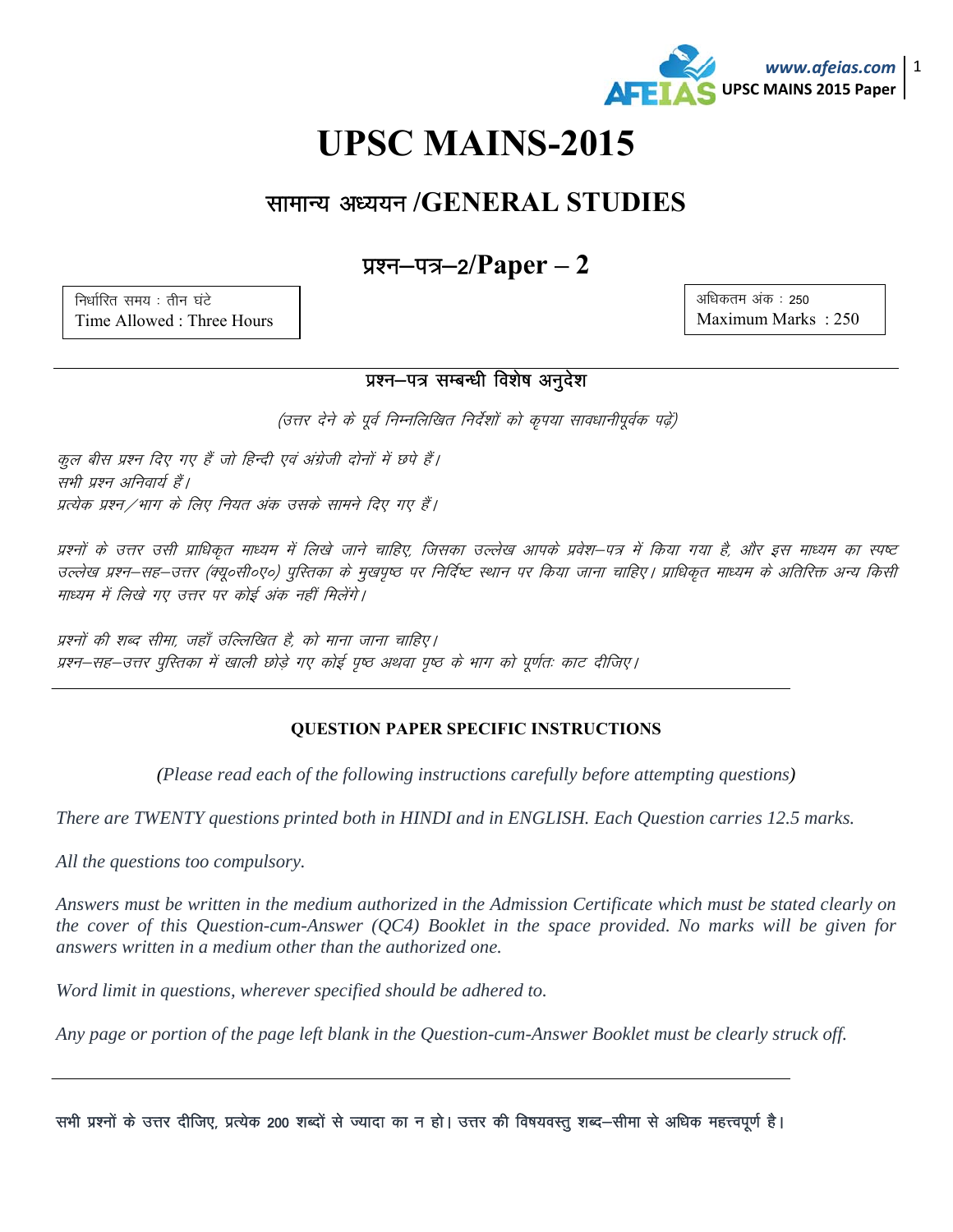

#### **Answer** *all* **the questions in NOT MORE than** *200* **words each. Contents of the answers are more important than their length.**

1. चर्चा कीजिए कि वे कौन—से संभावित कारक हैं जो भारत को राज्य की नीति के निदेशक तत्व में प्रदत्त के अनुसार अपने नागरिकों के लिए समान सिविल संहिता को अभिनियमित करने से रोकते हैं।

Discuss the possible factors that inhibit India from enacting for its citizens a uniform civil code as provided for in the Directive Principles of State Policy. 12<sup>1</sup>/<sub>2</sub>

2. हाल के वर्षों में सहकारी परिसंघवाद की संकल्पना पर अधिकाधिक बल दिया जाता रहा है। विद्यमान संरचना में असविधाओं और सहकारी परिसंघवाद किस सीमा तक इन असुविधाओं का हल निकाल लेगा, इस पर प्रकाश डालिए।

The concept of cooperative federalism has been increasingly emphasized in recent years. Highlight the drawbacks in the existing structure and the extent to which cooperative federalism would answer the shortcomings. 12½

3. सुशिक्षित और व्यवस्थित स्थानीय स्तर शासन–व्यवस्था की अनुपस्थिति में 'पंचायतें' और 'समितियों' मुख्यतः राजनीतिक संस्थाएँ बनी रही हैं न कि शासन के प्रभावी उपकरण। समालोचनापूर्वक चर्चा कीजिए।

In absence of a well-educated and organized local level government system, `Panchayats' and 'Samitis' have remained mainly political institutions and not effective instruments of governance. Critically discuss.  $12\frac{1}{2}$ 

4. खाप पंचायतें संविधानेतर प्राधिकरणों के तौर पर प्रकार्य करने, अक्सर मानवधिकार उल्लंघनों की कोटि में आने वाले निर्णयों को देने के कारण खबरों में बनी रही हैं। इस संबंध में स्थिति को ठीक करने के लिए विधानमंडल, कार्यपालिका और न्यायपालिका द्वारा की गई कार्रवाइयों पर समालोचनात्मक चर्चा कीजिए।

Khap Panchayats have been in the news for functioning as extra-constitutional authorities, often delivering pronouncements amounting to human rights violations. Discuss critically the actions taken by the legislative, executive and the judiciary to set the things right in this regard.  $12\frac{1}{2}$ 

5. अध्यादेशों का आश्रय लेने ने हमेशा ही शक्तियों के पथक्करण सिद्धांत की भावना के उल्लंघन पर चिंता जागत की है। अध्यादेशों को लागू करने की शक्ति के तर्काधार को नोट करते हुएँ विश्लेषण कीजिए कि क्या इस मुद्दे पर उच्चतम न्यायालय के विनिश्चयों ने इस शक्ति का आश्रय लेने को और सुगम बना दिया है। क्या अध्यादेशों को लागू करने की शक्ति का निरसन कर दिया जाना चाहिए ?

Resorting to ordinances has always raised concern on violation of the spirit of separation of powers doctrine. While noting the rationales justifying the power to promulgate ordinances, analyze whether the decisions of the Supreme Court on the issue have further facilitated resorting to this power. Should the power to promulgate ordinances be repealed ? 12<sup>1/2</sup>

6. राष्ट्रपति द्वारा हाल में प्रख्यापित अध्यादेश के द्वारा माध्यस्थम् और सुलह अधिनियम, 1996 में क्या प्रमुख परिवर्तन किए गए हैं ? यह भारत के विवाद समाधान यांत्रिकत्व को किस सीमा तक सुधारेगा ? चर्चा कीजिए।

What are the major changes brought in the Arbitration and Conciliation Act, 1996 through the recent Ordinance promulgated by the President? How far will it improve India's dispute resolution mechanism? Discuss. 12½

7. क्या स्वच्छ पर्यावरण के अधिकार में दीवाली के दौरान पटाखे जलाने के विधिक विनियम भी शामिल हैं ? इस पर भारतीय संविधान के अनुच्छेद 21 के, और इस संबंध में शीर्ष न्यायालय के निर्णय/निर्णयों के, प्रकाश में चर्चा कीजिए।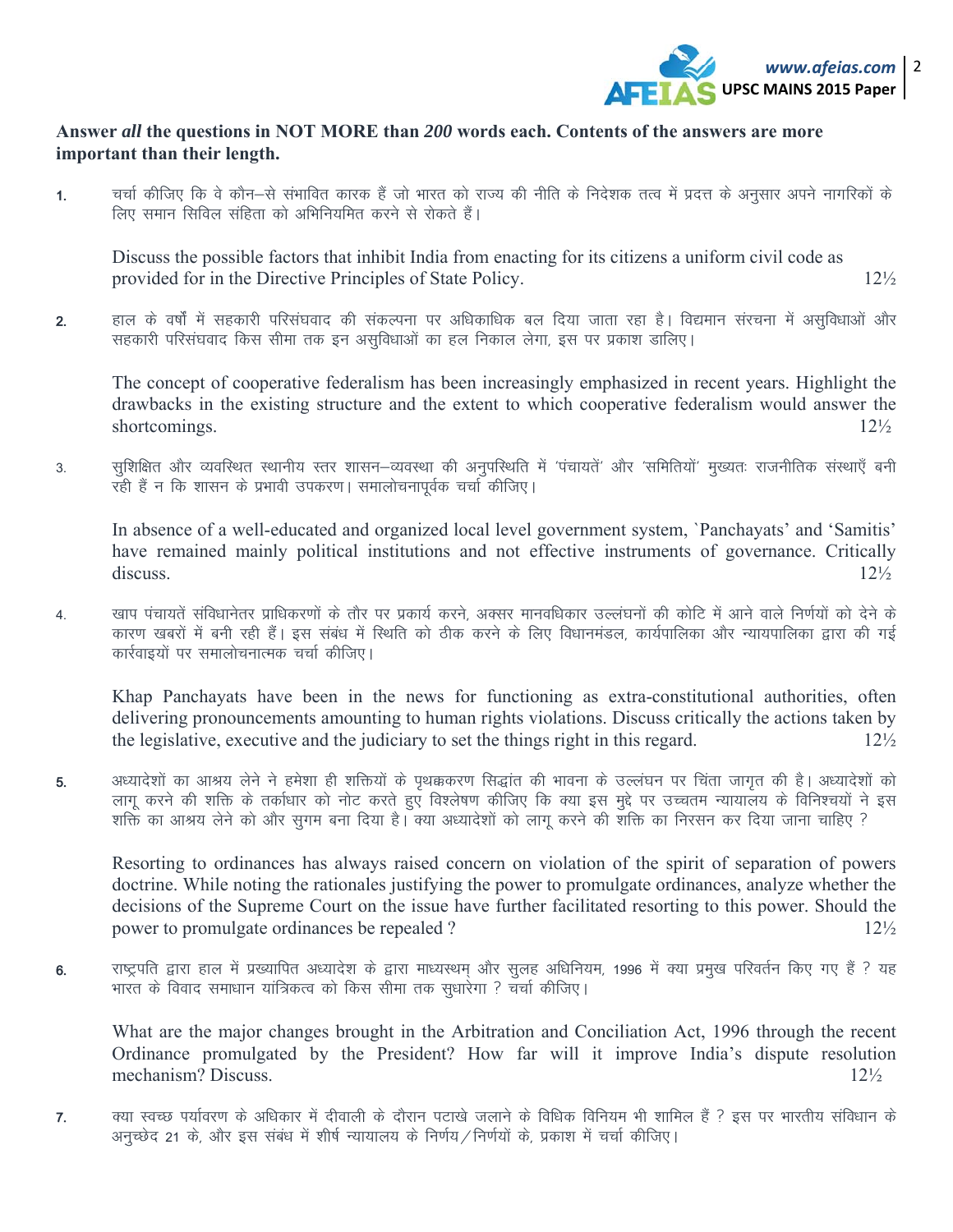

Does the right to clean environment entail legal regulations on burning crackers during Diwali? Discuss in the light of Article 21 of the Indian Constitution and Judgement(s) of the Apex Court in this regard.  $12\frac{1}{2}$ 

विदेशी अभिदाय (विनियमन) अधिनियम (एफ०सी०आर०ए०). 1976 के अधीन गैर–सरकारी संगठनों के विदेशी वित्तीयन के नियंत्रक 8. नियमों में हाल के परिवर्तनों का समालोचनात्मक परीक्षण कीजिए।

Examine critically the recent changes in the rules governing foreign funding of NGOs under the Foreign Contribution (Regulation) Act (FCRA), 1976.  $12\frac{1}{2}$ 

आत्मनिर्भर समूह (एस०एच०जी०) बैंक अनुंबंधन कार्यक्रम (एस०बी०एल०पी०), जो कि भारत का स्वयं का नवाचार है, निर्धनता न्यूनीकरण 9. और महिला सशक्तीकरण कार्यक्रमों में एक सर्वाधिक प्रभावी कार्यक्रम साबित हुआ है। सविस्तार स्पष्ट कीजिए।

The Self-Help Group (SHG) Bank Linkage Programme (SBLP), which is India's own innovation, has proved to be one of the most effective poverty alleviation and women empowerment programmes. Elucidate.  $12\frac{1}{2}$ 

पर्यावरण की सुरक्षा से संबंधित विकास कार्यों के लिए भारत में गैर—सरकारी संगठनों की भूमिका को किस प्रकार मजबूत बनाया जा  $10.$ सकता है ? मुख्य बाध्यताओं पर प्रकाश डालते हुए चर्चा कीजिए।

How can the role of NGOs be strengthened in India for development works relating to protection of the environment? Discuss throwing light on the major constraints.  $12\frac{1}{2}$ 

भारत में उच्च शिक्षा की गणता को अंतर्राष्ट्रीय स्तर पर प्रतियोगी बनाने के लिए उसमें भारी सुधारों की आवश्यकता है। क्या आपके  $11.$ विचार में विदेशी शैक्षिक संस्थाओं का प्रवेश देश में उच्च और तकनीकी शिक्षा की गुणता की प्रोन्नति में सहायक होगा ? चर्चा कीजिए।

The quality of higher education in India requires major improvements to make it internationally competitive. Do you think that the entry of foreign educational institutions would help improve the quality of higher and technical education in the country? Discuss.  $12\frac{1}{2}$ 

सार्विक स्वास्थ्य संरक्षण प्रदान करने में सार्वजनिक स्वास्थ्य प्रणाली की अपनी परिसीमाएँ हैं। क्या आपके विचार में खाई को पाटने में  $12.$ निजी क्षेत्रक सहायक हो सकता है ? आप अन्य कौन–से व्यवहार्य विकल्प सुझाएँगे ?

Public health system has limitations in providing universal health coverage. Do you think that the private sector could help in bridging the gap? What other viable alternatives would you suggest?

 $12\frac{1}{2}$ 

यद्यपि भारत में निर्धनता के अनेक विभिन्न प्राक्कलन किए गए हैं, तथापि सभी समय गुजरने के साथ निर्धनता स्तरों में कमी आने का  $13.$ संकेत देते हैं। क्या आप सहमत हैं ? शहरी और ग्रामीण निर्धनता संकेतकों का उल्लेख के साथ समालोचनात्मक परीक्षण कीजिए।

Though there have been several different estimates of poverty in India, all indicate reduction in poverty levels over time. Do you agree? Critically examine with reference to urban and rural poverty indicators.  $12\frac{1}{2}$ 

सत्यम कलकपूर्ण कार्य (2009) के प्रकाश में कॉपोरेट शासन में पारदर्शिता, जवाबदेही को सुनिश्चित करने के लिए लाए गए परिवर्तनों  $14.$ पर चर्चा कीजिए।

In the light of the Satyam Scandal (2009), discuss the changes brought in corporate governance to ensure transparency, accountability.  $12\frac{1}{2}$